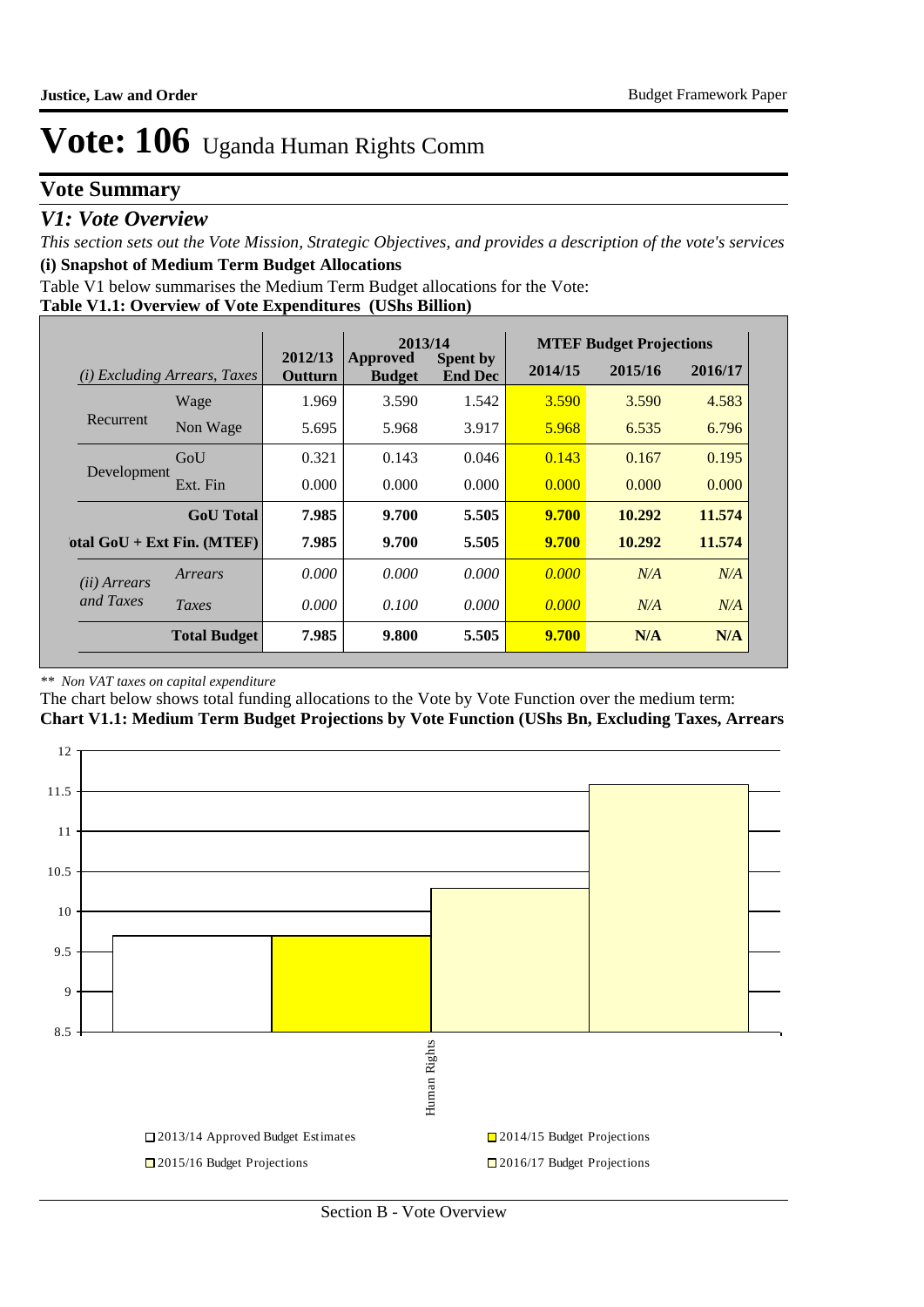### **Vote Summary**

### **(ii) Vote Mission Statement**

The Vote's Mission Statement is:

*To protect and promote fundamental Human Rights and Freedoms in Uganda for sustainable development*

#### **(iii) Vote Outputs which Contribute to Priority Sector Outcomes**

The table below sets out the vote functions and outputs delivered by the vote which the sector considers as contributing most to priority sector outcomes.

| Table V1.2: Sector Outcomes, Vote Functions and Key Outputs                                 |                                                                                                |                                                                               |  |  |  |  |  |
|---------------------------------------------------------------------------------------------|------------------------------------------------------------------------------------------------|-------------------------------------------------------------------------------|--|--|--|--|--|
| <b>Sector Outcome 1:</b>                                                                    | <b>Sector Outcome 2:</b>                                                                       | <b>Sector Outcome 3:</b>                                                      |  |  |  |  |  |
| Strenghtened legal and policy<br>frameworks for JLOS operations and<br>national development | <b>Access to JLOS services particularly for</b><br>the vulnerable persons enhanced             | Observance of Human rights and<br>accountability promoted                     |  |  |  |  |  |
| Vote Function: 1253 Human Rights                                                            |                                                                                                |                                                                               |  |  |  |  |  |
| <b>Outputs Contributing to Outcome 1:</b>                                                   | <b>Outputs Contributing to Outcome 2:</b>                                                      | <b>Outputs Contributing to Outcome 3:</b>                                     |  |  |  |  |  |
| None                                                                                        | <b>Outputs Provided</b>                                                                        | <b>Outputs Provided</b>                                                       |  |  |  |  |  |
|                                                                                             | 125301 Investigation and resolution of<br>Complaints                                           | 125306 Monitoring IDPS and operarion of<br>civil military cooperation centres |  |  |  |  |  |
|                                                                                             | 125302 Human rights education                                                                  |                                                                               |  |  |  |  |  |
|                                                                                             | 125303 Monitoring compliance with<br>human rights standards and<br>treaties ratified by Uganda |                                                                               |  |  |  |  |  |

### *V2: Past Vote Performance and Medium Term Plans*

*This section describes past and future vote performance, in terms of key vote outputs and plans to address sector policy implementation issues.* 

#### **(i) Past and Future Planned Vote Outputs**

*2012/13 Performance*

The Commission held circuit hearings in all its regional offices. A total of 129 complaints were disposed of which 71 were dismissed for various reasons, 41 decided in favour of complainants and 17 amicably settled.

The Commission registered 684 complaints of human rights violations of which 496 complaints were lodged by males and 188 by females. Of the 684 complaints, 146 (21.3%) were from the Soroti region followed by Central with 97 (14%), Masaka with 83 (12%); Gulu with 73 (11%) , Mbarara with 61(9%) , Fortportal with  $60(9\%)$ , Moroto with 58 $(8.5\%)$ , Jinja with 54 $(8\%)$  and Arua with 53 $(8\%)$ .

The Commission completed investigations of 1,915 files with 792 (41%) fully investigated and 1,123 (59%) partially investigated. Some of the complaint files in which investigations were concluded were closed for various reasons, including lack of merit in the case or the matter being referred to other offices for better handling. Some complaints were mediated, while others were referred to the Tribunal.

In the process of producing the 15th annual report, the UHRC held a consultative meeting in which information for the 15th annual report was collected. In attendance were 61 participants of which 23 males and 38 females. The Commission also held 2 editorial board meetings where presentations of the draft presentations were made, suggestions were also made on what to included excluded in the chapters to improve on its structure and these meeetings were attended by 21 people of which 16 were females and 6 males. At the public launch 86 participants attended. A total of 2430 copies of the main report were published and distributed to stakeholders and 3000 copies of the popular version were distributed.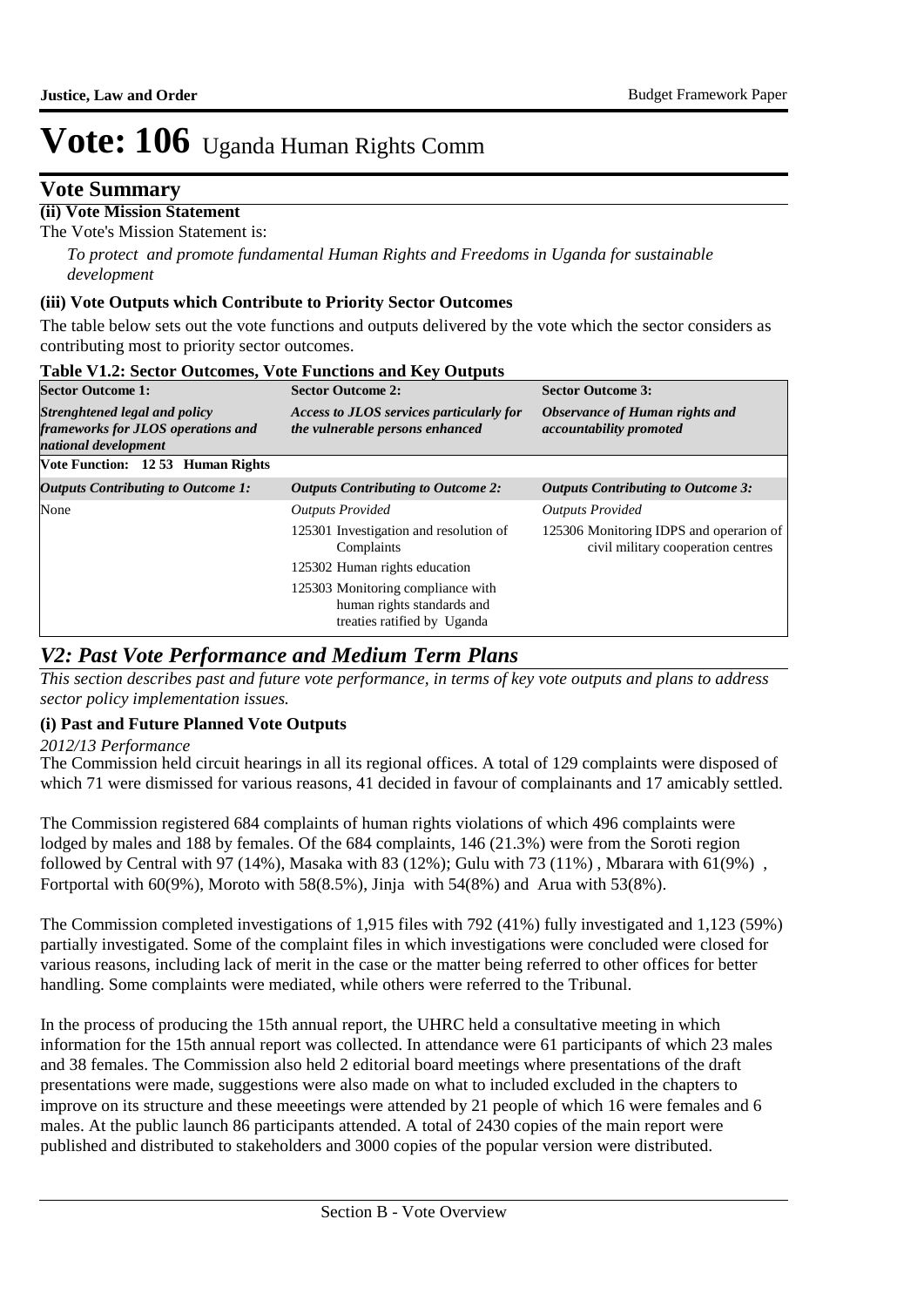### **Vote Summary**

The commission organized a stakeholder's forum to promote the rights of detainees and popularize the prevention and prohibition of Torture Act. The advocacy meeting was attended by representatives from government, Uganda Peoples Defense Forces (UPDF), Civil Society, academia and inmates and in total 40 participants attended the forum.

The UHRC also reviewed 3 Bills. Meetings were held to review the National Biotechnology and Biosafety Bill,2012, the Narcotics Drugs and Psychotropic substance control Bill,2007, and the Public Finance Bill,2012. All the foresaid bills were reviewed to ensure that they comply with human rights standards as enshrined in the Constitution of the Republic of Uganda and the international human rights instruments ratified by Uganda.

The commission held meeting to discuss with officials from Ministry of Foreign Affairs, UN Human Rights, DGF, and Ministry of Justice to discuss the development of the National Action Plan on Human Rights. The outcomes of meeting included: the UHRC, DGF and OHCHR were willing to provide both technical and financial support for the development of the human rights action plan to Ministry of Foreign Affairs.

The UHRC in conjunction with OHCHR developed a fact sheet of the CRPD. The fact sheet is to be shared with all stakeholders and the final version will be printed in Braille. This will enable the persons with visual impairement to access information on the fact sheet. The UHRC also engaged the Civic Aviation Authority (CAA) to procure a specialised passengers Assistant Unit to enable PWDs access air crafts. Formerly, the PWDs had to be carried in their wheel chairs which were risky and degrading.

The Commision organised a 2-day residential workshop for the new members of the Human Rights Committee of parliament. Members were introduced to the human rights concepts, standards and principles at the national, regional and international levels. Besides, UHRC and Parliament developed strategies for future collaboration on human rights issues.

The Commission also held two meetings between UHRC and Human rights Committee of the parliament. The objective of these meetings were to discuss the recommendations made by UHRC to parliament in the 11th,12th, 13th and 14th annual reports and track progress on implementation. The human rights committee of parliament agreed to take on the various recommendations made by UHRC to different MDAs.

The Commission, made inspections of detention facilities and a total of 1,127places were inspected of which 667 were Police posts, 237 Police stations, 193 Prisons, 3 Remand homes, 25 Millitary baracks and 2 Refugee camps.

The Commission conducted 28 trainings of police officers and ASTU's and 2000 Police officers were trained on the following concepts: Freedom from torture and the prohibition and prevention of Torture act 2012, police code of conduct, personal liberty, constitutionalism and conflict management, rights of suspects, Junile justice and childerns rights, basic human rights and concepts, mandate and functions of UHRC, role of police in public demostrations among others.

The UHRC increased access to human rights education. A total of 131 books were procured and stocked in the library and documentation centre at Head office and various libraries in the regional offices and the Librarian extended technical support to seven regional libraries.

The Commission sensitized the public on different human rights issues through radio live radio talk show programmes. In total, the Commission conducted 97 talk shows and aired out 2,089 spot messages on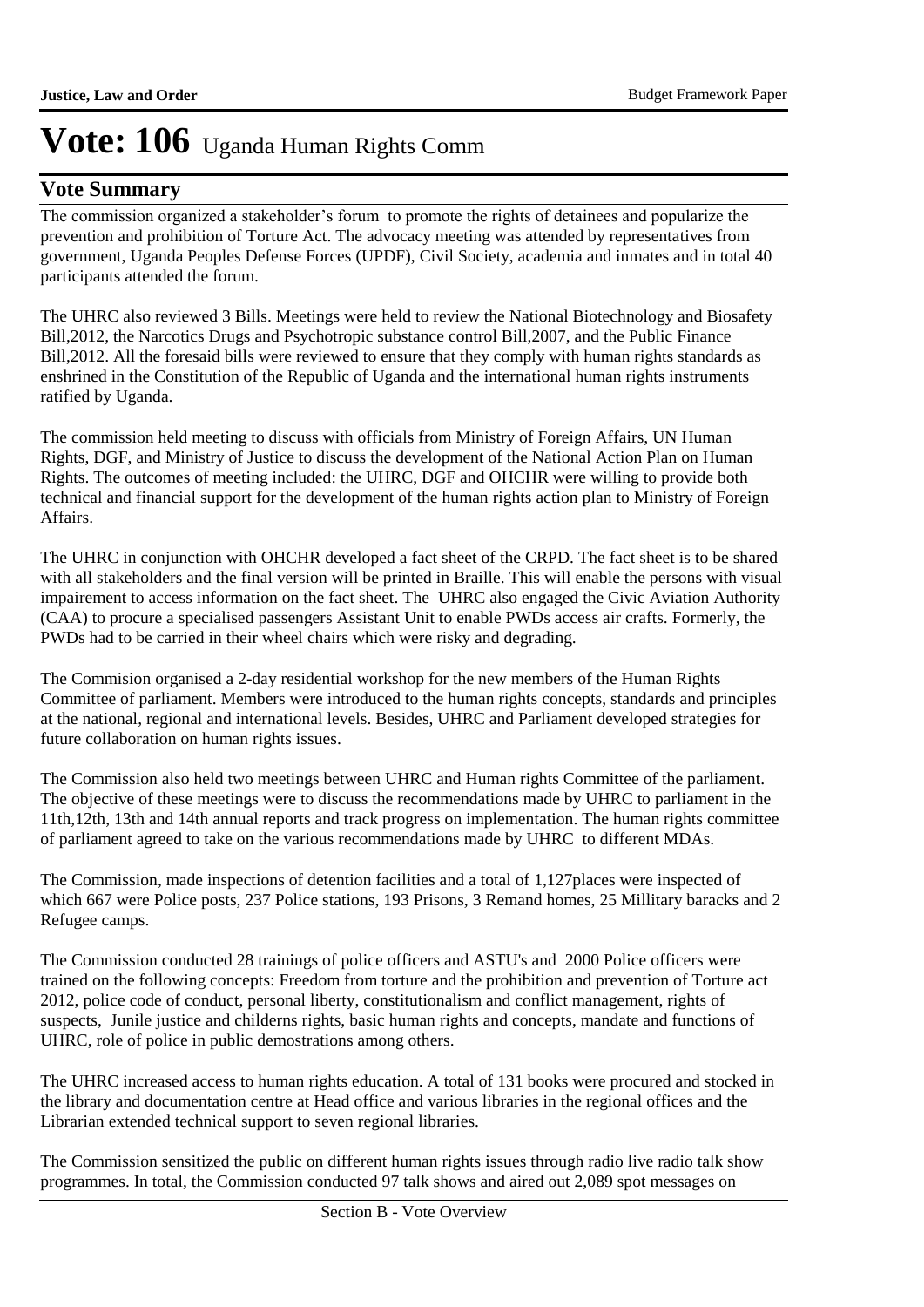### **Vote Summary**

various FM stations. The talk shows focused on the concept of human rights, duties of citizens, rights of children, the prevention and prohibition of torture act, mob justice, commemoration of international human rights days under the theme 'participation, inclusion and power of the people's voice' among others.

The UHRC conducted 98 community sensitization (barazas) across the country in which a total of 12,359 people were sensitized on different human rights themes. Of these 4,752 were females and 7,607 males. The community barazas were organised with the aim of creating awareness among communitiess as well as reminding them of their duties and obligation of citizens in Uganda. The sensitization were carried out by the staff of the UHRC staff together with police officers and the presentations made included among others: the concept of human rights, mandate of the Commission, law on succession, role of the police in administration of justice. The community sensitizations helped the community members to freely raise the issues affecting them and to get instant feedback.

The UHRC conducted 06 kraal outreaches (community barazas) in relation to providing civic education to the Karimojong people around the manyattas and the kraals. The kraal outreaches were conducted in Kathimongor village in Alerek Sub County, Abim district; Chepkararat village, Karita Sub County, Amudat district; Lopederu village, Sakale parish, Lolachat Sub County; Nakuyam parish, Kakomongole sub county in Nakapiripirit district; and Lodwar village, Morulem parish, Kaabong east sub county; Lokanayona village, Lokanayona parish, Loyoro sub county in Kaabong district. A total of 605 people were sensitized about human rights during the kraal outreaches of whom 336 were males and 269 females.

The commission recruited 18 volunteers, 60 volunteer contract renewals were made and 25 substantive staff contracts renewed , 7 Acting appointments regularized. In a bid to empower staff with skills in the performance of their work ,the commission carried out 3 trainings in performance and change management. The processto review the current UHRC's personnel manual into anew human resource management manual was started. The Commission also carried out a training in human rights information system for all the staff involved in complaints handling mechanisms.

During the reporting period, UHRC was able to install a Toll free line number; 0800122444 at its Central Regional Office. This was purposely to ensure an effective mechanism of receiving and handling complaints, enable citizens seek legal advice and popularize the mandate and functions of Uganda Human Rights Commission. A total number of 687 calls have been made and callers have received the required assistance. Concerns handled include among others; follow up on the complaints lodged, enquiries on the cases that UHRC handle and legal advice on different issues concerning human rights abuses and violations.

The UHRC spearheaded a highly consultative process of developing a draft National Civic Education Policy. The policy was drafted by a multi-sectoral Working Group comprising members from the Uganda Human Rights Commission, Office of the President, Office of the Prime Minister, Ministry of Justice and Constitutional Affairs, Ministry of Local Governments, Ministry of Education and Sports, Ministry of Gender, Labour and Social Development, Judicial Service Commission, Electoral Commission, Human Rights Network (U), National NGO Forum, Uganda Joint Christian Council, Inter-Religious Council of Uganda and the Uganda Journalists Association. The draft policy was validated by a national workshop attended by 100 key stakeholders in civic education. At the validation meeting, the Minister of Justice and Constitutional Affairs, who was chief guest, made a commitment to support UHRC in the remaining processes leading up to the tabling of the policy in Cabinet as well as willingness to table and push it through the Cabinet. Once approved by the Cabinet, the National Civic Education Policy will provide a national framework for broadly and effectively coordinating civic education delivery in the country; defining the scope/parameters of civic education; setting minimum standards and ensuring quality control; enhancing efficiency and effectiveness in civic education delivery across the country; and enabling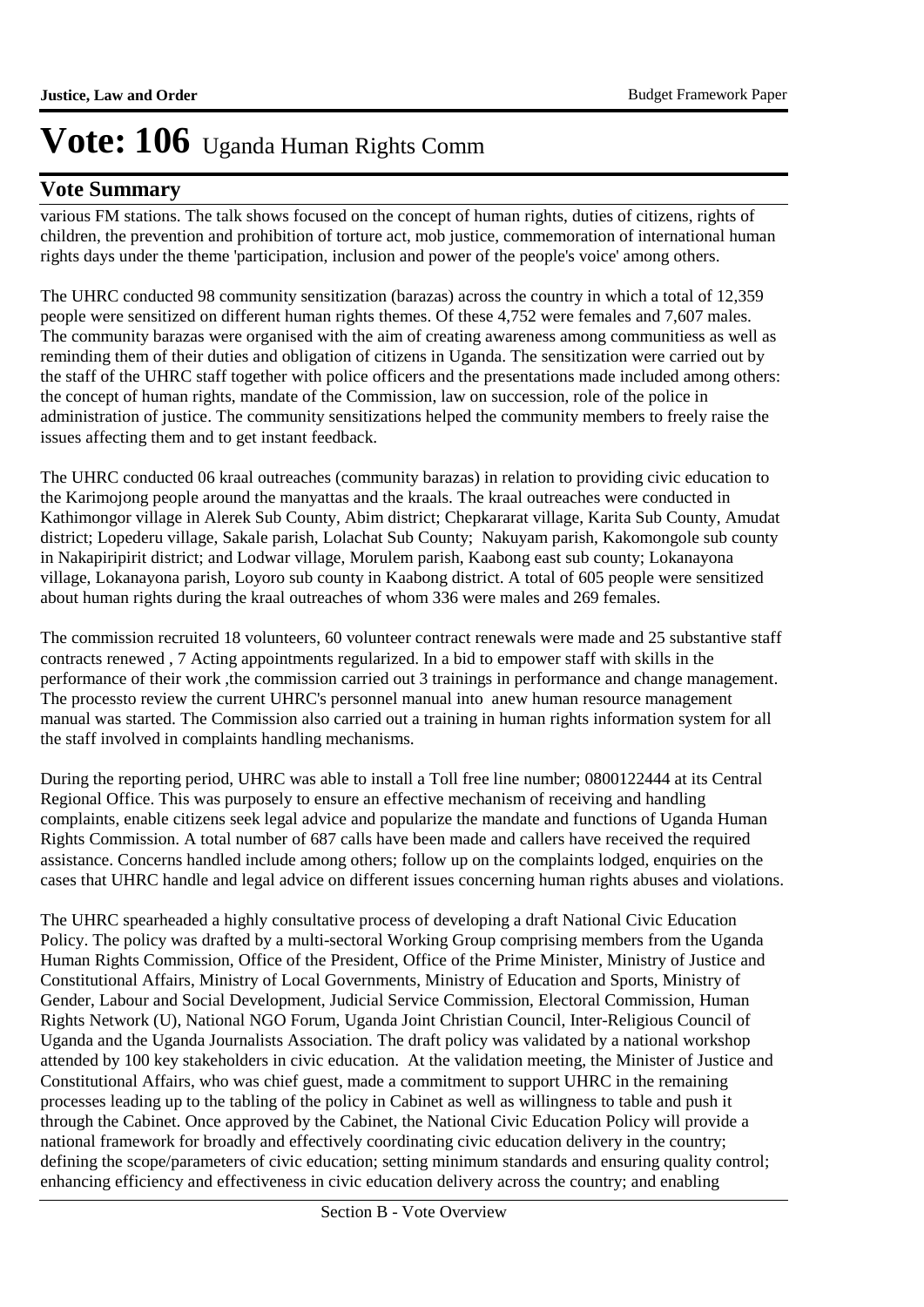## **Vote Summary**

measurement and evaluation of the impact of civic education.

The Commission continued to monitor the enjoyment of the right to health in 449 health facilities of which 24 were hospitals, 65 Health center IVs ,232 Health center IIIs, and 128Health Center IIs. The aim was to assess the conditions and the quality of services offered in the health centres.

The Commission conducted monitoring visits to gold mines and marble sites in Moroto. UHRC observed number of human rights concerns at gold and marble mining sites in Rupa and Kosiroi in Moroto district. At the marble quarrying site at Kosiroi village, Tapach Sub-county in Moroto District operated by Tororo Cement Factory, UHRC made the following findings;

• The workers and local communities in and around the quarrying areas have little or no knowledge of human rights protection and promotion mechanisms including the responsibility/duty of such businesses to the communities

• UHRC also observed that there are dangers related to the environment including environmental degradation and excessive noise.

• The rights of workers are not fully taken care since the workers are not provided with proper conditions of service.

UHRC has completed the consultative process of developing the partnership strategy. The strategy document is in the final stage and awaits the approval of the members of the Commission.

The Clients' Charter is a social contract between the UHRC as a service provider and the recipients of its services. It spells out services offered by the UHRC and highlights its Commitments and standards of the delivery of services, which clients have a right to expect. The Charter also sets out feedback and complaints handling mechanisms on UHRC service delivery, in addition to giving a highlight of the service centers at which the UHRC services can be accessed. The Charter was developed through consultations with our clients ( both internal and external) and ourselves.

The Uganda Human Rights Commission spearheads Protection Sector Support Group (PSSG) meetings which is a platform of Multi-Sectoral Partners that discusses key protection issues. During these meetings human rights issues are discussed and members give updates on protection issues, and offer advice to UHRC and other members to enable them make informed decisions. The meeting was conducted and Issues discussed were on the human rights situation in Gulu and Karamoja and the Disasters that occurred in the country, an update on climate change was provided and a concept note for the PSSG was also discussed.

UHRC organized a one day workshop to discuss issues on the rule of law and human rights. The workshop was attended by members of the JLOS leadership, Steering Committee and JLOS Technical Committee and all members of the JLOS working groups. The main purpose of the meeting was to strategize on how to enhance the respect of the Rule of Law in Uganda.

#### *Preliminary 2013/14 Performance*

-During the period under review, 186 complaints were registered of which 127 were males and 56 were female and 5 initiated by the Commssion. UHRC mediated 17 matters during the reporting period -At the investigations levels, a total of 511 files were investigated 174 were fully investigated and 337 files were partially investigated and ready for tribunal proceedings. Of those that were partially investigated, the Central regional Office had highest number of files with 132 files followed by Mbarara regional office with 65 files and followed by Jinja regional office with 46 files. Out of those that had been fully investigated, majority, i.e. 67 files was from Central regional office followed by Mbarara Regional office with 23. -12 matters were disposed of at Tribunal level.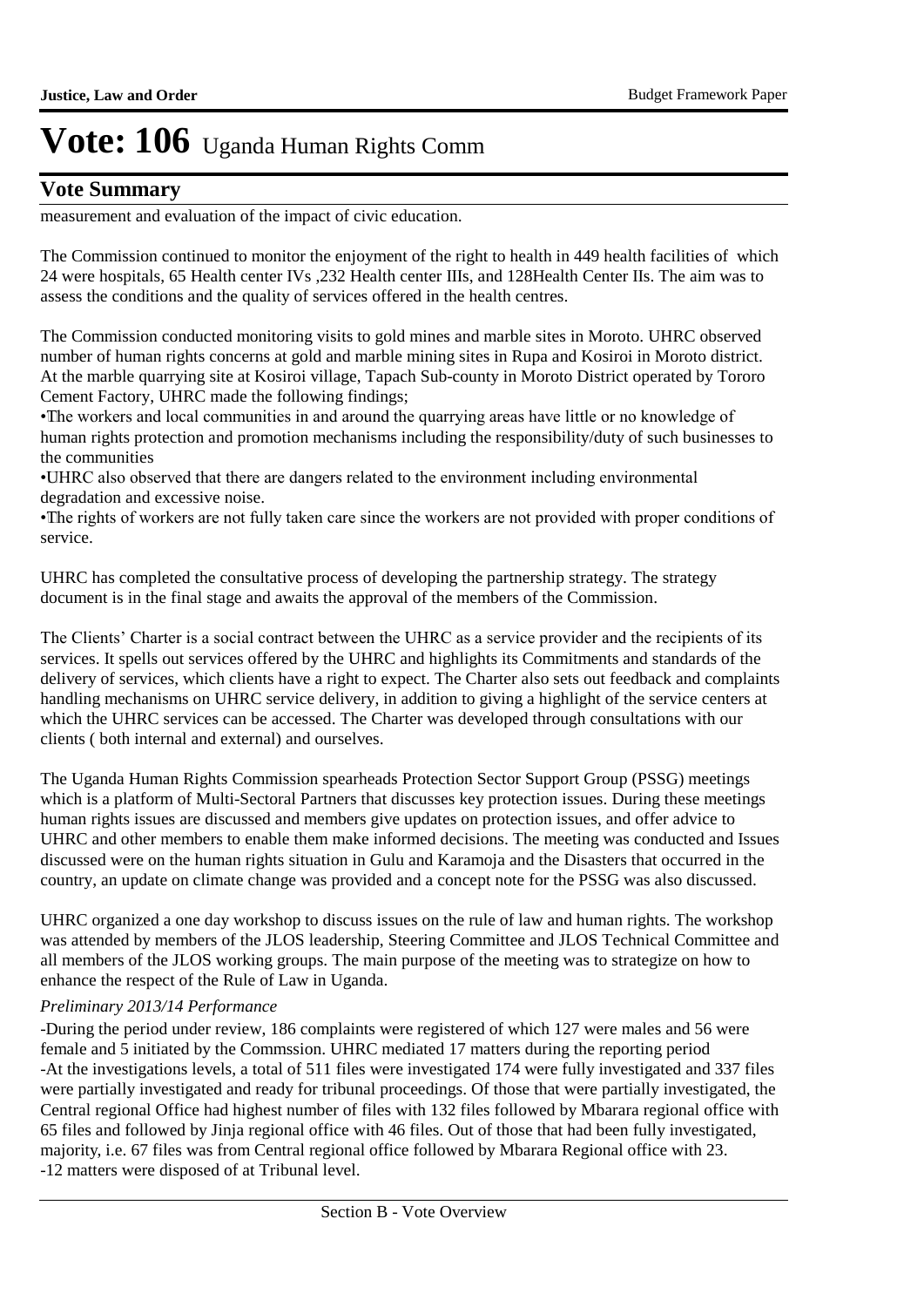### **Vote Summary**

-During the period under review, UHRC monitored the handling of complaints at the investigations and tribunal level in regional offices.

-UHRC monitored 41 places of detention of which 09 were police posts, 15 were police stations, 08 were prison, 01 refugee camp and 05 emmergencies.

-A total of 17 health units were monitored of which 02 were hospitals, 06 Health center Ivs, 04 Health center IIIs and 04 Health Center IIs.

-UHRC conducted 16 barazas were atotal of 2984 people were sensitized of which 990 were females and 1994 males.

-The regional office of Moroto conducted 03 kraal outreaches (community barazas) .

-During the period under review,UHRC conducted 16 radio talk shows and 349 spot messages.The talk shows focused on the concept of human rights and duties of a citizen and International Human Rights themes of participation, inclusion and power of people's voice.

- UHRC finalised its client charter and printed 200 copies of the client charter.

-The Commission's partnership strategy was also finalised and awaits the approval of the Commission. -The Commission organized an annual forum on the rights of detainees.This forum was to discuss the

protection and promotion of the right of access to justice for persons held in detention.

-The UHRC participated in the training in management for development results (MDR) organized by JLOS. Management for Development Results provided a framework for critical thinking and reflection upon the results the Commission wants to achieve and the strategic path to attain them. This includes tools for strategic planning and budgeting risk management, progress monitoring and outcome evaluation. And it's based on the results chain which is a major tool of management for development results; linking inputs to activities to outputs to outcomes and lastly to impact.

-The Commission also presented a brief on UHRC's findings and recommendations of the 15th Annual Report in Parliament. The Commission appeared before the members of the Parliament Standing Committee on Human Rights to brief them on the findings and recommendations as contained in the 15th Annual Report.

-The Commission also organised a one day conference to launch the development of the Uganda National Action Plan on Human Rights as well as celebration of the 20th Anniversary of the Vienna Declaration that state parties to the United Nations reaffirmed their commitment to all human rights civil, political, economic, social and cultural as well as group rights.

-The Commission in line with its mandate to monitor government's compliance with international treaties and obligations, monitored the human rights situation in Bududa district after the reoccurrence of mudslides and hailstorms that occurred in the district.

| <i>Vote, Vote Function</i><br><b>Key Output</b> | <b>Approved Budget and</b><br><b>Planned outputs</b>                                                                                    | 2013/14<br><b>Spending and Outputs</b><br><b>Achieved by End Dec</b>                                                                                                                         | 2014/15<br><b>Proposed Budget and</b><br><b>Planned Outputs</b>                                                                                      |
|-------------------------------------------------|-----------------------------------------------------------------------------------------------------------------------------------------|----------------------------------------------------------------------------------------------------------------------------------------------------------------------------------------------|------------------------------------------------------------------------------------------------------------------------------------------------------|
| Vote: 106 Uganda Human Rights Comm              |                                                                                                                                         |                                                                                                                                                                                              |                                                                                                                                                      |
| <b>Vote Function: 1253 Human Rights</b>         |                                                                                                                                         |                                                                                                                                                                                              |                                                                                                                                                      |
| Output: 125302                                  | <b>Human rights education</b>                                                                                                           |                                                                                                                                                                                              |                                                                                                                                                      |
| <b>Description of Outputs:</b>                  | To Conduct constituttional<br>education through 108<br>community barazas targeting<br>$13,956$ people                                   | - 16 community barazas<br>conducted. 2984 people<br>sensitized of which 990 females<br>and 1994<br>males.                                                                                    | 1. To Conduct constituttional<br>education through 79<br>community barazas.<br>2. Conducting human rights<br>- education and awareness               |
|                                                 | Conducting human rights<br>education and awareness<br>through 36 radio talkshows and<br>3,383 spot messages.<br>Conducting human rights | 6 kraal outreaches conducted,<br>1042 people sensitized of 485<br>were males and 557<br>females.<br>20 radio talkshows and 349 spot through 25 kraal outreaches.<br>messages aired out, 4 TV | through 56 radio talkshows and<br>spot 1,350 messages.<br>3. Conducting human rights<br>- education and awareness<br>4. Conducting 10 constitutional |

#### **Table V2.1: Past and 2014/15 Key Vote Outputs\***

Section B - Vote Overview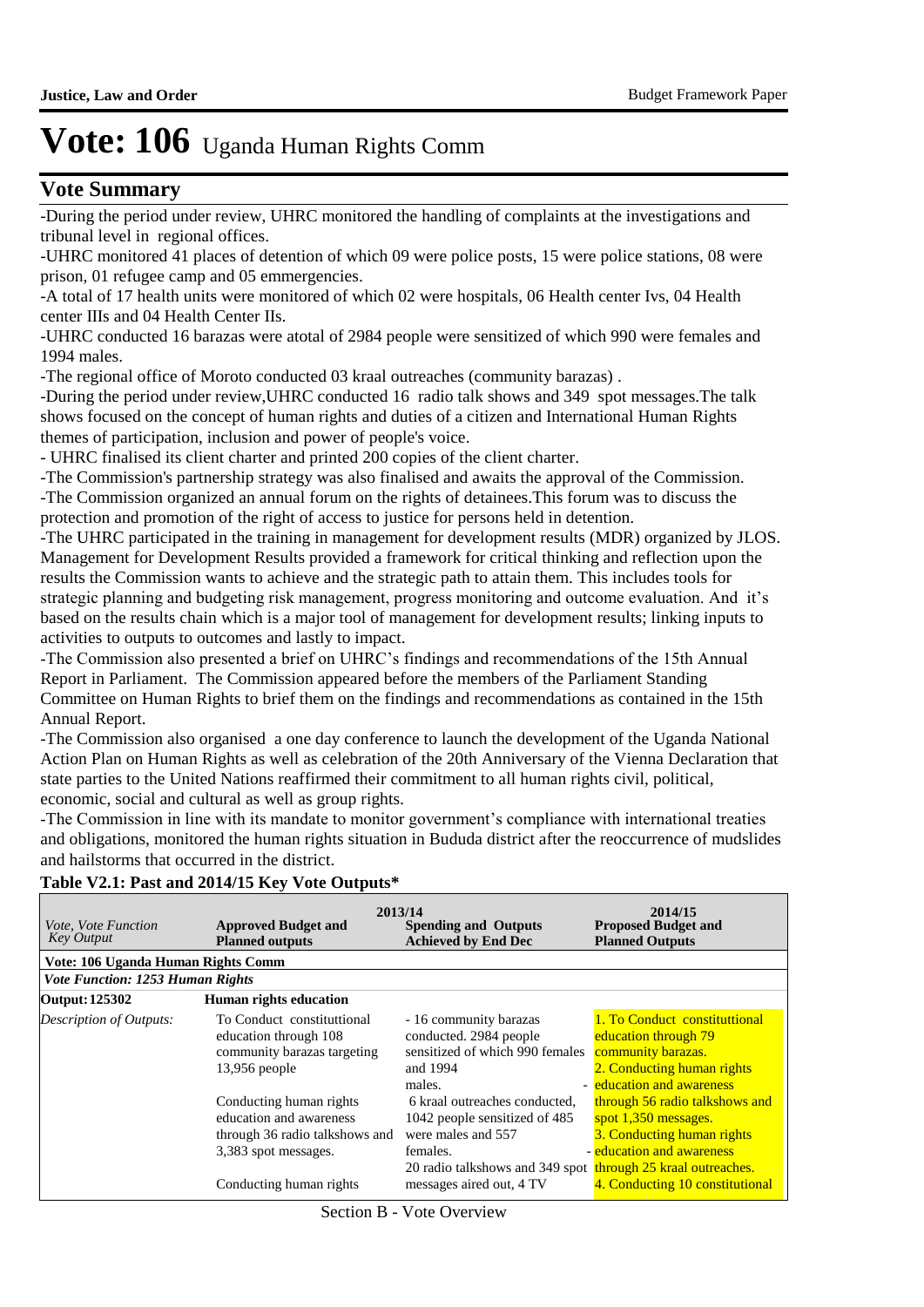### **Vote Summary**

| Vote, Vote Function<br><b>Key Output</b>                                                     | <b>Approved Budget and</b><br><b>Planned outputs</b>                                                                                       | 2013/14 | <b>Spending and Outputs</b><br><b>Achieved by End Dec</b>                                                                                                |       | 2014/15<br><b>Proposed Budget and</b><br><b>Planned Outputs</b>                                                                                                               |                |
|----------------------------------------------------------------------------------------------|--------------------------------------------------------------------------------------------------------------------------------------------|---------|----------------------------------------------------------------------------------------------------------------------------------------------------------|-------|-------------------------------------------------------------------------------------------------------------------------------------------------------------------------------|----------------|
|                                                                                              | 2 krall outreaches and sensitise<br>778 people                                                                                             |         | education and awreness through informercials on NTV on the<br>vienna declaration conference<br>held at Munyonyo,1 and ahalf<br>pages on public notice on |       | and civic education using a well<br>branded and specialised film<br>van fitted with loud speakers<br>5. Form 279 human rights clubs                                           |                |
|                                                                                              | Conducting constitutional and<br>civic education using a well<br>branded and specialised film<br>van fitted with loud speakers             |         | relocation of UHRC offices run<br>in new vision, rupiny, bukedde,<br>orumuri, etop and monitor news<br>papers.<br>05 trainings of security agents        |       | in different schools.<br><b>6. Production and distribution</b><br>of 20,000 copies of the quarterly<br>- <mark>"Your Rights Magazine".</mark><br>7. Commemoration of 18 human |                |
|                                                                                              | Support human rights clubs to<br>make talking compounds with<br>human rights messages                                                      |         | conducted. Atotal of 389<br>participants of which 325 males<br>and 56 females were trained.                                                              |       | rights days.<br>8. Develop, translation and<br>disseminate thematic songs and<br>jingles for civic education and                                                              |                |
|                                                                                              | Production and distribution of<br>3,000 copies of the quarterly<br>"Your Rights Magazine" for 2<br>quarters i.e.Jan-MAR and April-<br>June |         |                                                                                                                                                          |       | airing them radios and during<br>outreach activities.<br>9. Develop and reprinting of<br><b>IEC</b> materials for civic<br>education.                                         |                |
|                                                                                              | Commemoration of human<br>rights days through 4 drama<br>shows                                                                             |         |                                                                                                                                                          |       | 10. procure a specilised civic<br>education van fittted with<br>loudspeakers, film-show screen<br>etc. 11. To train 970 security<br>agents. 12. To conduct research           |                |
|                                                                                              | Develop, translation and printing<br>of 5,000 brochures and 500<br>posters in Luganda for civbic<br>education                              |         |                                                                                                                                                          |       | on mob action in the country.                                                                                                                                                 |                |
| Performance Indicators:<br>Number of security agents<br>trained on different human<br>rights | 10                                                                                                                                         |         | 05                                                                                                                                                       |       | 970                                                                                                                                                                           |                |
| Number of IEC materials on 30,000<br>human rights made and<br>circulated                     |                                                                                                                                            |         | $\mathbf{0}$                                                                                                                                             |       | 2000                                                                                                                                                                          |                |
| Output Cost: UShs Bn:                                                                        | 0.066                                                                                                                                      |         | UShs Bn:                                                                                                                                                 | 0.017 | <b>UShs Bn:</b>                                                                                                                                                               | 0.066          |
| <b>Vote Function Cost</b><br><b>Cost of Vote Services:</b>                                   | <b>UShs Bn:</b><br><b>UShs Bn:</b>                                                                                                         |         | 9.800 UShs Bn:<br>9.700 UShs Bn:                                                                                                                         |       | 5.505 UShs Bn:<br>5.505 UShs Bn:                                                                                                                                              | 9.700<br>9.700 |

*\* Excluding Taxes and Arrears*

#### *2014/15 Planned Outputs*

-The UHRC planned to register 875 complaints of human rights violations.

-To Print 2000 copies and publishing the revised UHRC complaints handling manual

-To Hire of 6 data entrants for 6 months for inputting the

-To register 875 complaints and refer 2040 complaints to other institutions well suited to handle their complaints

-To Decide 80 cases through the tribunals.

-To carry out investigations into 1300 backlog and non backlog cases and fully conclude 222 cases.

-To mediate 241 cases.

-To Conduct constituttional education through 79 community barazas and 25 kraal outreaches.

-Conducting human rights education and awareness through 56 radio talkshows and 1,350 spot messages. -Conducting10 constitutional and civic education using a well branded and specialised film van fitted with loud speakers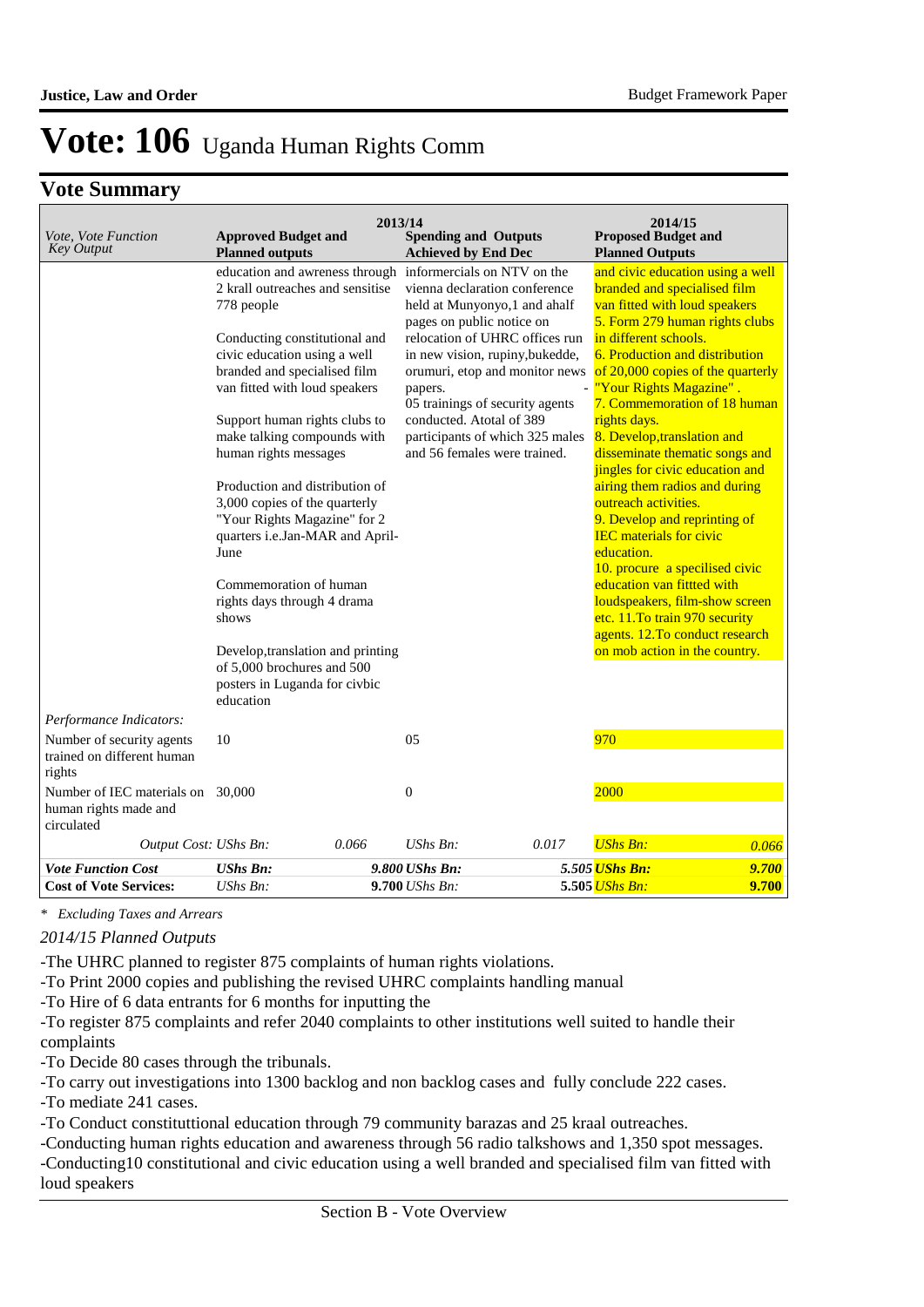## **Vote Summary**

-Support and form 278 human rights clubs to make talking compounds with human rights messages. -Production and distribution of 2,000 copies of the quarterly "Your Rights Magazine".

-Commemorate 18 human rights days.

-Develop,translation and printing of brochures and posters in Luganda for civic education .

-Train 970 police officers indifferent human rights violations.

-To facilitate 2 members of staff to attend consultative meetings and offer advise on human rights during the formulation of the EAC laws.

-Inspect 1,035 places of detention that is police,police stations in line with the UHRC constitutional mandate.

-Printing 3000 copies of the 16th Annual report

-Priniting 2000 copies of the Annual report popular version

-Repriniting and distribute 10,000 copies of the UHRC Police pocket book

-Conduct a documentation of human rights violations in particularly the Acholi subregion

-Install and operationalise 16 telephone toll free lines in all regional offices and all field offices

-Re-tooling and re-equipping offices and the central registry

-Purchase of 1 computer for data management in the central registry.

-Train UHRC staff in records management and the use of the central registry.

-Conduct semi-annual review meetings with JLOS institutions

-Translate,print and dessiminate 6000 copies of the UHRC client charter

-Construct of Gulu regional office premises.

-Conduct quarterly monitoring and evaluation undertakings in all 10 regional offices by 5 members of staff.

#### **Table V2.2: Past and Medium Term Key Vote Output Indicators\***

|                                                                |                    | 2013/14          |                                     |         | <b>MTEF Projections</b> |         |
|----------------------------------------------------------------|--------------------|------------------|-------------------------------------|---------|-------------------------|---------|
| Vote Function Key Output<br><b>Indicators and Costs:</b>       | 2012/13<br>Outturn | Approved<br>Plan | <b>Outturn by</b><br><b>End Dec</b> | 2014/15 | 2015/16                 | 2016/17 |
| Vote: 106 Uganda Human Rights Comm                             |                    |                  |                                     |         |                         |         |
| <b>Vote Function:1253 Human Rights</b>                         |                    |                  |                                     |         |                         |         |
| Number of cases disposed of through                            |                    | 61               | 21                                  | 321     | 200                     |         |
| tribunal and mediation                                         |                    |                  |                                     |         |                         |         |
| Proportion of fully investigated cases                         |                    | 20               | 93                                  | 70      | 70                      |         |
| to those that are registered                                   |                    |                  |                                     |         |                         |         |
| Number of IEC materials on human<br>rights made and circulated |                    | 30,000           | $\vert 0 \vert$                     | 2000    |                         | 25,000  |
| Number of security agents trained on                           |                    | 10               | 05                                  | 970     |                         | 1000    |
| different human rights                                         |                    |                  |                                     |         |                         |         |
| Number of places of detention                                  |                    |                  |                                     | 80      |                         |         |
| inspected at least once a year                                 |                    |                  |                                     |         |                         |         |
| Number of bills reviewed for human                             |                    |                  | $\Omega$                            | 3       |                         |         |
| rights compliance                                              |                    |                  |                                     |         |                         |         |
| <b>Vote Function Cost (UShs bn)</b>                            | 7.985              | 9.700            | 5.505                               | 9.700   | 10.292                  | 11.574  |
| Cost of Vote Services (UShs Bn)                                | 7.985              | 9.700            | 5.505                               | 9.700   | 10.292                  | 11.574  |

#### *Medium Term Plans*

To register 250 complaints and conclude 80 cases ,Increase awareness of the citizens about their constitutional and civic rights through massive civic education, 20 radio talk shows, 600 spot messages and senstize the citizens through atleast 40 barazas and monitor 500 places of detention,procure computers for rolling out the online UHRC information management system to all regional offices,Priniting of 2000 copies the 16th annual report among others.

#### **(ii) Efficiency of Vote Budget Allocations**

- The UHRC has developed the human rights information system (HURIS) and its operational as away for reducing caseback load.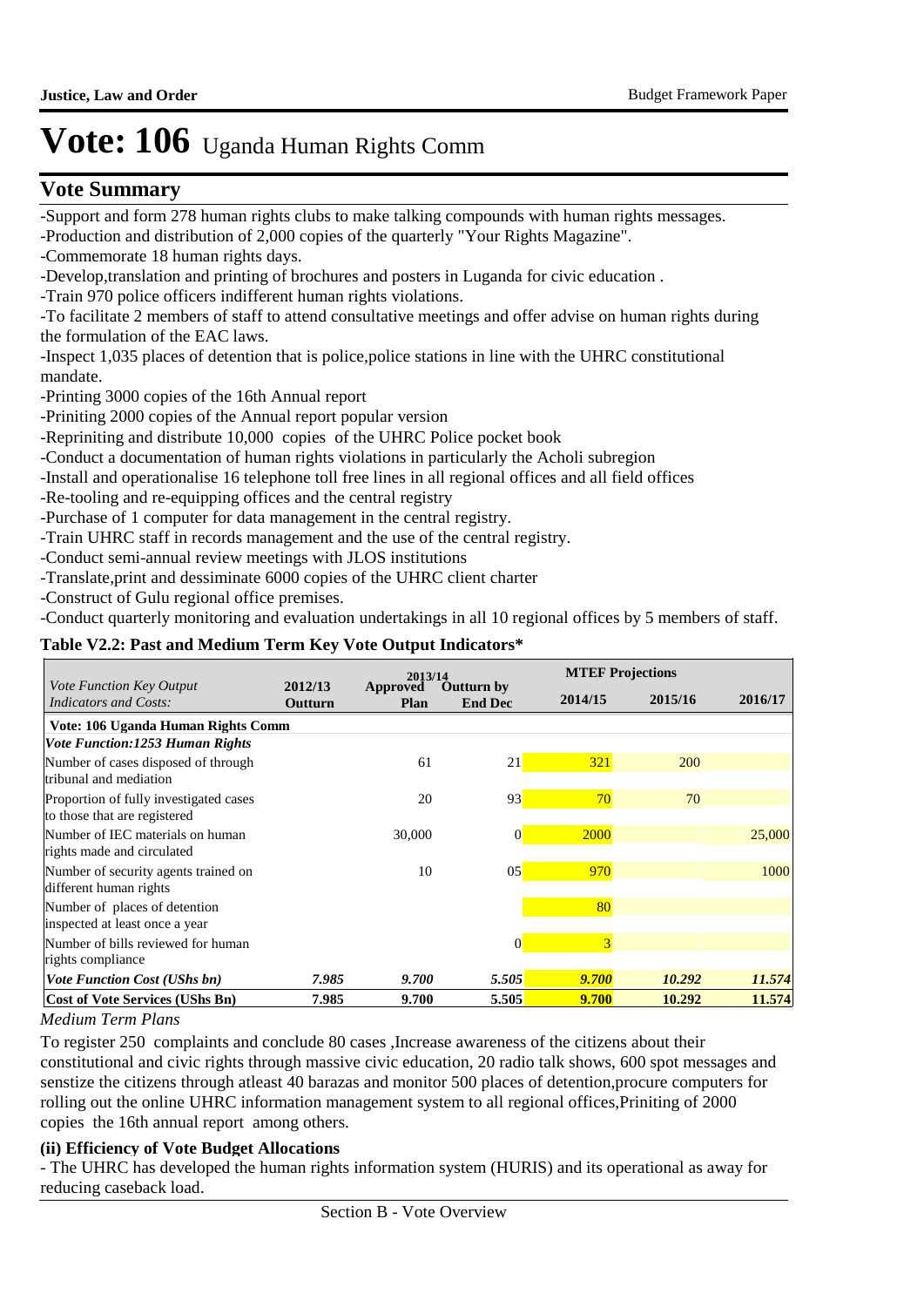## **Vote Summary**

| Table V2.3: Allocations to Key Sector and Service Delivery Outputs over the Medium Term |     |                                 |     |     |         |         |                                 |         |
|-----------------------------------------------------------------------------------------|-----|---------------------------------|-----|-----|---------|---------|---------------------------------|---------|
| $(i)$ Allocation (Shs Bn)<br>$(ii)$ % Vote Budget                                       |     |                                 |     |     |         |         |                                 |         |
| <b>Billion Uganda Shillings</b>                                                         |     | 2013/14 2014/15 2015/16 2016/17 |     |     |         |         | 2013/14 2014/15 2015/16 2016/17 |         |
| <b>Key Sector</b>                                                                       | 0.1 | 0.1                             | 0.2 | 0.6 | $0.7\%$ | $0.7\%$ | 1.8%                            | $5.4\%$ |
| Service Delivery                                                                        | 0.1 | 0.1                             | 0.2 | 0.6 | $0.7\%$ | $0.7\%$ | 1.8%                            | $5.4\%$ |

The availability of resources will enable the Vote to achieve its out puts.

#### **Table V2.4: Key Unit Costs of Services Provided and Services Funded (Shs '000)**

#### **(iii) Vote Investment Plans**

#### N/a

#### **Table V2.5: Allocations to Capital Investment over the Medium Term**

|                                           | $(i)$ Allocation (Shs Bn) |     |                                 | $(ii)$ % Vote Budget |           |       |                                 |           |
|-------------------------------------------|---------------------------|-----|---------------------------------|----------------------|-----------|-------|---------------------------------|-----------|
| <b>Billion Uganda Shillings</b>           |                           |     | 2013/14 2014/15 2015/16 2016/17 |                      |           |       | 2013/14 2014/15 2015/16 2016/17 |           |
| Consumption Expendture (Outputs Provided) | 9.6                       | 9.6 | 9.4                             | 10.0                 | 98.5%     | 98.5% | 91.7%                           | 86.5%     |
| Investment (Capital Purchases)            | 0.1                       | 0.1 | 0.9                             | $1.6^{\circ}$        | 1.5%      | 1.5%  | 8.3%                            | 13.5%     |
| <b>Grand Total</b>                        | 9.7                       | 9.7 | 10.3                            | 11.6                 | $100.0\%$ |       | $100.0\%$ $100.0\%$             | $100.0\%$ |

- Construction of Gulu regional Office. And spilting central regional into two that is to say Kampala and Central.

### **Table V2.6: Major Capital Investments**

#### **(iv) Vote Actions to improve Priority Sector Outomes**

n/a

#### **Table V2.7: Priority Vote Actions to Improve Sector Performance**

| 2013/14 Planned Actions:                                                                                                                                                                                                              | 2013/14 Actions by Sept: |  | 2014/15 Planned Actions:                                                                                                                                                                                                                                              | <b>MT Strategy:</b>                                                                                                                                                |
|---------------------------------------------------------------------------------------------------------------------------------------------------------------------------------------------------------------------------------------|--------------------------|--|-----------------------------------------------------------------------------------------------------------------------------------------------------------------------------------------------------------------------------------------------------------------------|--------------------------------------------------------------------------------------------------------------------------------------------------------------------|
| <b>Sector Outcome 0:</b>                                                                                                                                                                                                              |                          |  |                                                                                                                                                                                                                                                                       |                                                                                                                                                                    |
| Vote Function: 12 53 Human Rights                                                                                                                                                                                                     |                          |  |                                                                                                                                                                                                                                                                       |                                                                                                                                                                    |
| VF Performance Issue:                                                                                                                                                                                                                 |                          |  | Inadequate payment of awards by the Ministry of Justice and Constitutional Affairs                                                                                                                                                                                    |                                                                                                                                                                    |
|                                                                                                                                                                                                                                       |                          |  | Joint advocacy for clearing of<br>awards by Attorney Gerenal's<br>office.                                                                                                                                                                                             | Joint advocacy for clearing of<br>awards by Attorney Gerenal's<br>office.                                                                                          |
|                                                                                                                                                                                                                                       |                          |  | Sector Outcome 1: Strenghtened legal and policy frameworks for JLOS operations and national development                                                                                                                                                               |                                                                                                                                                                    |
| Vote Function: 1253 Human Rights                                                                                                                                                                                                      |                          |  |                                                                                                                                                                                                                                                                       |                                                                                                                                                                    |
| VF Performance Issue:<br>There exists massive ignorance of the rights and obligations by the public resulting into numerous<br>incidences of abuses of human rights which requires a lot of civic eduation and human rights awareness |                          |  |                                                                                                                                                                                                                                                                       |                                                                                                                                                                    |
|                                                                                                                                                                                                                                       |                          |  | Continue lobbying for funds<br>and so as to the enable the<br>Commission to protect and<br>promote human rights in<br>uganda.<br>The Commission will also use<br>the partnerhip strategy to reach<br>to the public.                                                   | Continue lobbying for funds<br>from MOFPED and other<br>development partners<br>The Commission will also use<br>the partnerhip strategy to reach<br>to the public. |
|                                                                                                                                                                                                                                       |                          |  | Sector Outcome 2: Access to JLOS services particularly for the vulnerable persons enhanced                                                                                                                                                                            |                                                                                                                                                                    |
| Vote Function: 1253 Human Rights                                                                                                                                                                                                      |                          |  |                                                                                                                                                                                                                                                                       |                                                                                                                                                                    |
| VF Performance Issue:                                                                                                                                                                                                                 |                          |  | MoFPED incresed the salary and wage enhancements of staff and recruitment of staff in the new<br>regional offices of Hoima and Kampala. Howver, this had no corresponding statutory increases meant<br>to come from the non-wage component eg. For NSSF, gratuity etc |                                                                                                                                                                    |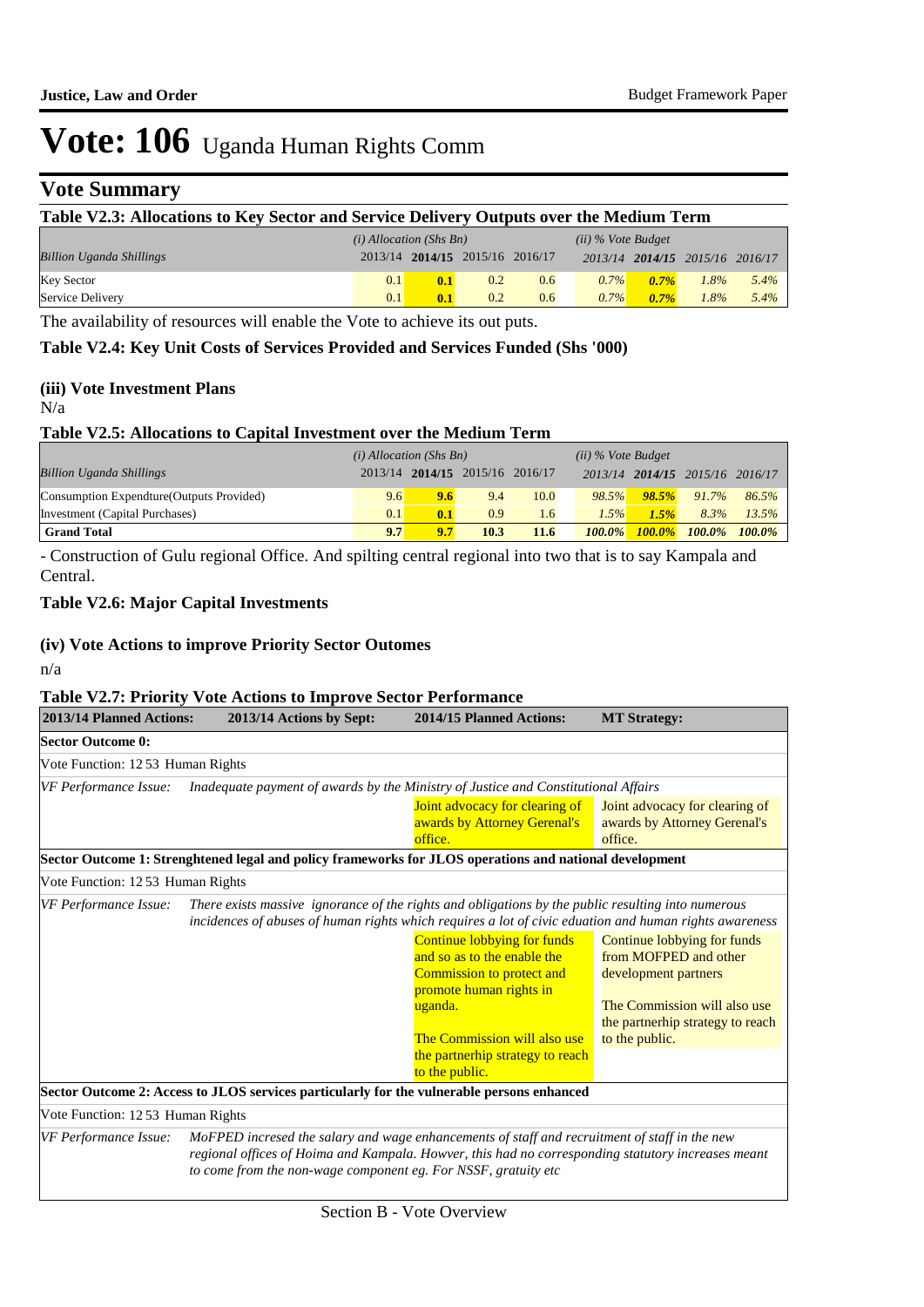## **Vote Summary**

| 2013/14 Planned Actions: | 2013/14 Actions by Sept:                           | 2014/15 Planned Actions:            | <b>MT Strategy:</b>                                                                                                            |
|--------------------------|----------------------------------------------------|-------------------------------------|--------------------------------------------------------------------------------------------------------------------------------|
| continued lobbying       | staff for Hoima regional office<br>were recruited. | <b>Continued lobbying for funds</b> | Recruit all staff as per<br>approved structure and submit<br>wage bill variations to<br>MoFPED when the funds are<br>available |

## *V3 Proposed Budget Allocations for 2014/15 and the Medium Term*

*This section sets out the proposed vote budget allocations for 2014/15 and the medium term, including major areas of expenditures and any notable changes in allocations.* 

#### **Table V3.1: Past Outturns and Medium Term Projections by Vote Function\***

|                                    |                           |                        | 2013/14                            |         | <b>MTEF Budget Projections</b> |         |
|------------------------------------|---------------------------|------------------------|------------------------------------|---------|--------------------------------|---------|
|                                    | 2012/13<br><b>Outturn</b> | Appr.<br><b>Budget</b> | <b>Spent by</b><br><b>End Sept</b> | 2014/15 | 2015/16                        | 2016/17 |
| Vote: 106 Uganda Human Rights Comm |                           |                        |                                    |         |                                |         |
| 1253 Human Rights                  | 7.985                     | 9.700                  | 2.273                              | 9.700   | 10.292                         | 11.574  |
| <b>Total for Vote:</b>             | 7.985                     | 9.700                  | 2.273                              | 9.700   | 10.292                         | 11.574  |

#### **(i) The Total Budget over the Medium Term**

n/a

#### **(ii) The major expenditure allocations in the Vote for 2014/15**

The Commission has only one vote function and that is Human Rights. The Government of Uganda funds is used for administration and support activities which enables the carrying out of the core activities of the Commission although the core activities will be funded from GOU as the programme expenditure increases over the medium term.

#### **(iii) The major planned changes in resource allocations within the Vote for 2014/15** n/a

#### **Table V3.2: Key Changes in Vote Resource Allocation**

| <b>Changes in Budget Allocations and Outputs from 2013/14 Planned Levels:</b> |                                                       |                                                                  |         | <b>Justification for proposed Changes in</b>     |
|-------------------------------------------------------------------------------|-------------------------------------------------------|------------------------------------------------------------------|---------|--------------------------------------------------|
| 2014/15                                                                       |                                                       | 2015/16                                                          | 2016/17 | <b>Expenditure and Outputs</b>                   |
| Vote Function: 1276 Human Rights                                              |                                                       |                                                                  |         |                                                  |
| Output:                                                                       |                                                       | 1253 76 Purchase of Office and ICT Equipment, including Software |         |                                                  |
| <b>UShs Bn:</b>                                                               | $0.006$ UShs Bn:                                      | $0.416$ UShs Bn:                                                 |         | $0.436$ This will Improve on the capacity of the |
| Commission in terms of                                                        |                                                       |                                                                  |         | Commission to enhance efficiency and             |
| new regional offices,                                                         |                                                       |                                                                  |         | effectiveness of operations.                     |
| conducting call for                                                           |                                                       |                                                                  |         |                                                  |
| procurement of 50                                                             |                                                       |                                                                  |         |                                                  |
| computers, 50 printers, 20                                                    |                                                       |                                                                  |         |                                                  |
| photocopier machines, 50                                                      |                                                       |                                                                  |         |                                                  |
| mobile phones, 100 anti-                                                      |                                                       |                                                                  |         |                                                  |
| Output:                                                                       | 1253 77 Purchase of Specialised Machinery & Equipment |                                                                  |         |                                                  |
| <b>UShs Bn:</b>                                                               | $-0.008$ UShs Bn:                                     | $-0.016$ UShs Bn:                                                |         | $0.034$ These will enable the Commission to      |
| - 15 office desks.                                                            |                                                       |                                                                  |         | <i>operate effeciently.</i>                      |
| - 15 executive chairs.                                                        |                                                       |                                                                  |         |                                                  |
| - 10 cabinets.                                                                |                                                       |                                                                  |         |                                                  |
| - 30 office chairs.                                                           |                                                       |                                                                  |         |                                                  |
| - 10 Air electric fans.                                                       |                                                       |                                                                  |         |                                                  |
| - 10 book shelves.                                                            |                                                       |                                                                  |         |                                                  |

## *V4: Vote Challenges for 2014/15 and the Medium Term*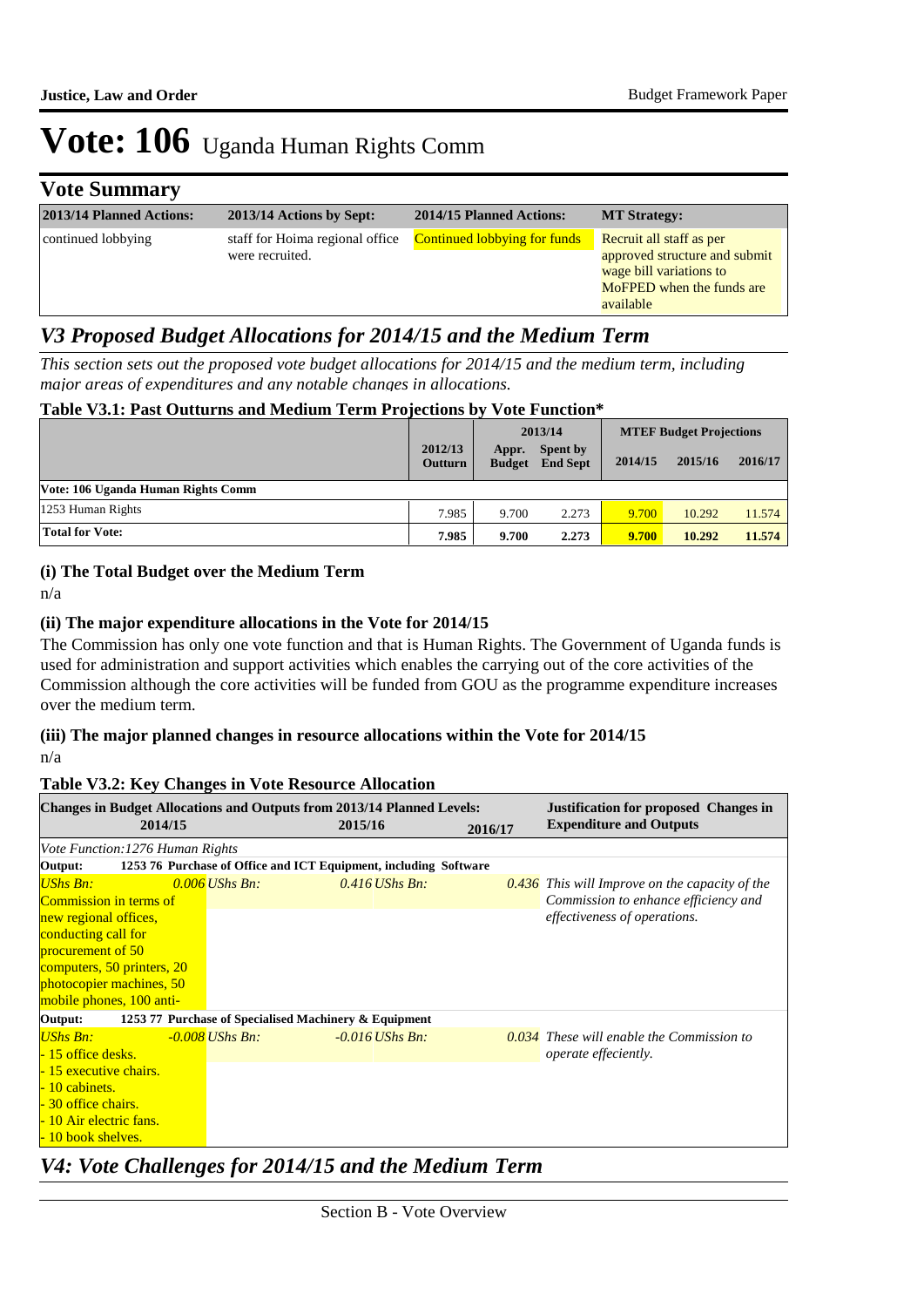## **Vote Summary**

*This section sets out the major challenges the vote faces in 2014/15 and the medium term which the vote has been unable to address in its spending plans.*

The Commission received addition funds worth 1.45billion to enchance salaries for the existing staff but non wage salary related costs like gratiuty, NSSF worth 1.45billion and costs to run Hoima and kampala regional offices worth 373,406,656 was not given. ( 10% NSSF-salary, 30% Gratuity, 50% Housing and welfare and 10% NSSF gratuity).

### **Table V4.1: Additional Output Funding Requests**

| <b>Additional Requirements for Funding and</b><br><b>Outputs in 2014/15:</b>            | <b>Justification of Requirement for</b><br><b>Additional Outputs and Funding</b> |
|-----------------------------------------------------------------------------------------|----------------------------------------------------------------------------------|
| Vote Function: 1201 Human Rights                                                        |                                                                                  |
| 1253 01 Investigation and resolution of Complaints<br>Output:                           |                                                                                  |
| 0.630<br><b>UShs Bn:</b>                                                                | This will allow the Commission to reduce on case backlog hence                   |
| The additional funds will allowed timely investigation and<br>conclusion of compliants. | improving on its effeciency and effectiveness.                                   |
| Output:<br>1253 02 Human rights education                                               |                                                                                  |
| 1.400<br><b>UShs Bn:</b>                                                                | The Commission will be able to sensitize more people using the                   |
| There is need to support the civic education activities                                 | civic education van hence promoting human rights.                                |
| particularly civic education van.                                                       |                                                                                  |
| 1253 04 Promotion of human rights based approach to development<br>Output:              |                                                                                  |
| <b>UShs Bn:</b>                                                                         | To support the implementation of the activity that is to say the                 |
| Promotion of rights based approach is one of the key                                    | promotion of HRBA                                                                |
| activities of the vote. Additional funding of of the activity will                      |                                                                                  |
| allow many ugandans to be aware of their rights and                                     |                                                                                  |
| obligations as enshrined in the constitution of Uganda                                  |                                                                                  |
| 1253 05 Administration and support services<br>Output:                                  |                                                                                  |
| <b>UShs Bn:</b>                                                                         | UHRC would like to enhance staff salaries and to open 2 new                      |
| There is need to support the opening of new regional offices                            | regional offices of Kampala and Moyo and recruit.                                |
| and field offices so that to bring services more closer to the                          |                                                                                  |
| communities.                                                                            |                                                                                  |
| Output:<br>1253 75 Purchase of Motor Vehicles and Other Transport Equipment             |                                                                                  |
| <b>UShs Bn:</b><br>0.540                                                                | Improve on the capacity of the Commission to enhance efficiency                  |
| Commission in terms of new regional offices, conducting call                            | and effectiveness of operations                                                  |
| for procurement of 5 new vehicles and operational expenses.                             |                                                                                  |

*This section discusses how the vote's plans will address and respond to the cross-cutting policy, issues of gender and equity; HIV/AIDS; and the Environment, and other budgetary issues such as Arrears and NTR..* 

### **(i) Cross-cutting Policy Issues**

#### *(i) Gender and Equity*

Gender and equity issues were adequately planned for and included in thefive year Strategic Investment Plan ( SIP)., Specifically, the Commission shall contribute to the reduction of incidences of violations of childen rights, women rights and rights of the vulnerbale persosns. Within the category of vulnerable groups, the Commission shall handle issues of persosns with disability, persons living in IDPS, the elderly, OVCs, child trafficking, people trafficking, child sacrifice and the elderly.The Commisison shall use its mandate of receiving complaints, tribunal admistration, human rights awareness, civic education, research and documentation to ensure these issues are implemented and have been subsequently budgeted for.

#### *(ii) HIV/AIDS*

HIV/AIDS is an area that has always been handled by the Commission. Monitoring of places of detention in view of ascertaining the living conditions of persosns living with HIV/AIDs is always an area that the Commisison handles. While monitoring the right to health, UHRC monitors HIV/AIDs management issues at the health care facilities. The area has therefore been mainstreamed in this budget and shall be